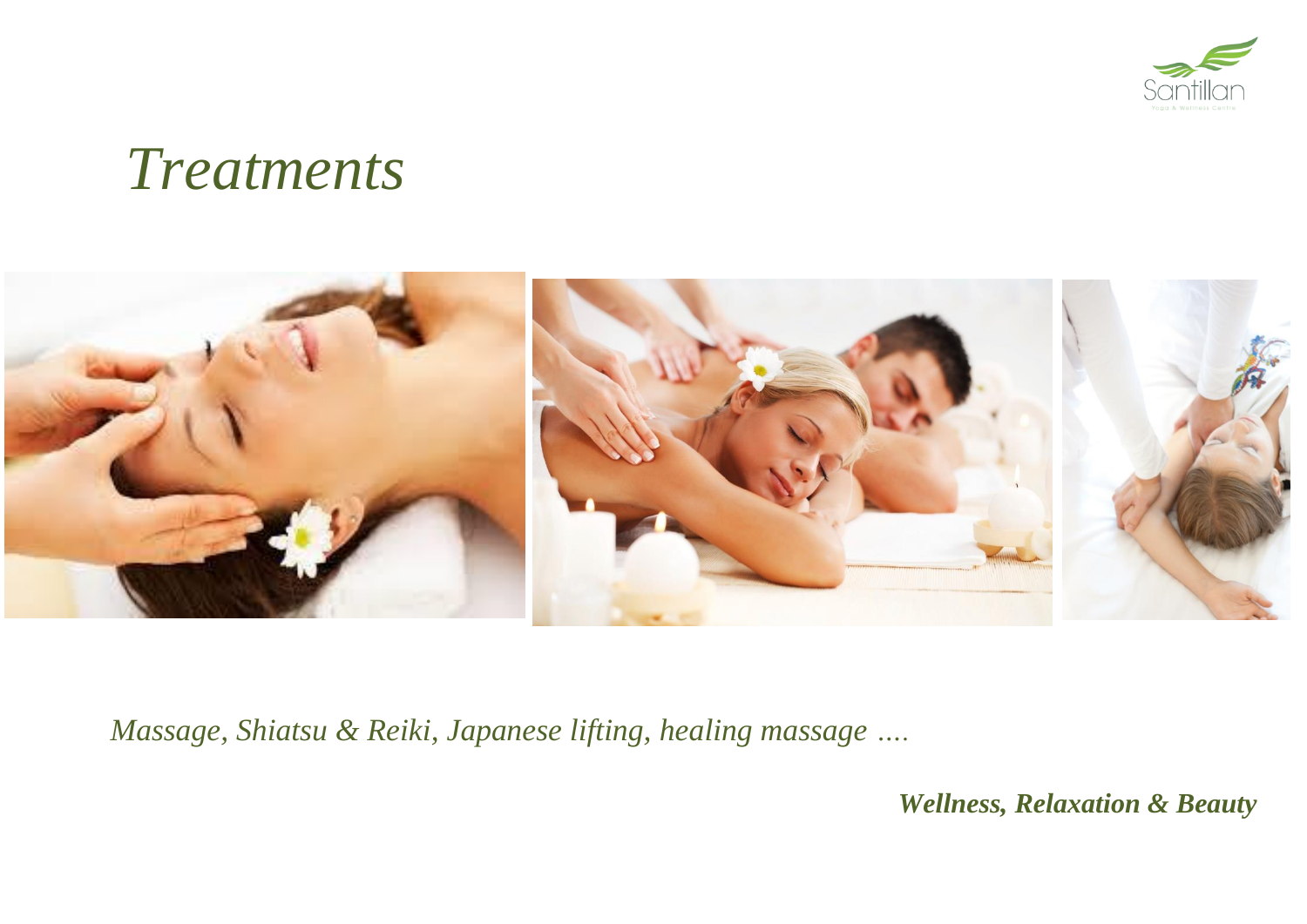

### **Massage**



Knowing the needs of our clients, we offer a massage that combines relaxing techniques and deep tissue massage to relieve muscle tensions. The treatment can be tailor made to suit the individual needs of each person.

Relaxing techniques: Current life style can produce an unhealthy build-up of the "stress hormone" (cortisol) which can produce headaches, digestive problems or muscular back pain, especially in the upper back area. Massage therapy has been proven effective to decrease the level of cortisol allowing the body to enter a rest and recovery mode which provides a very pleasant feeling as well as an improvement of the physical and mental performance.

Deep tissue massage: This therapy concentrate on the deep layers of muscle and fascia in the body, by using deep finger and elbow pressure in slow and firm strokes. Because deep tissue massage increases the flow of blood it helps reduce inflammation that is sometimes the main cause of pain. For our yoga practitioners it is also an important complement to their practise because it helps relax tight muscles through the elimination of toxins.

During both techniques pressure could be applied in key points to enhance the result of the treatment.

It is our belief and experience that together, the client and the therapist create a unique experience that is therapeutical for both.

Price: € 50 per treatment (50 minutes). TAX not included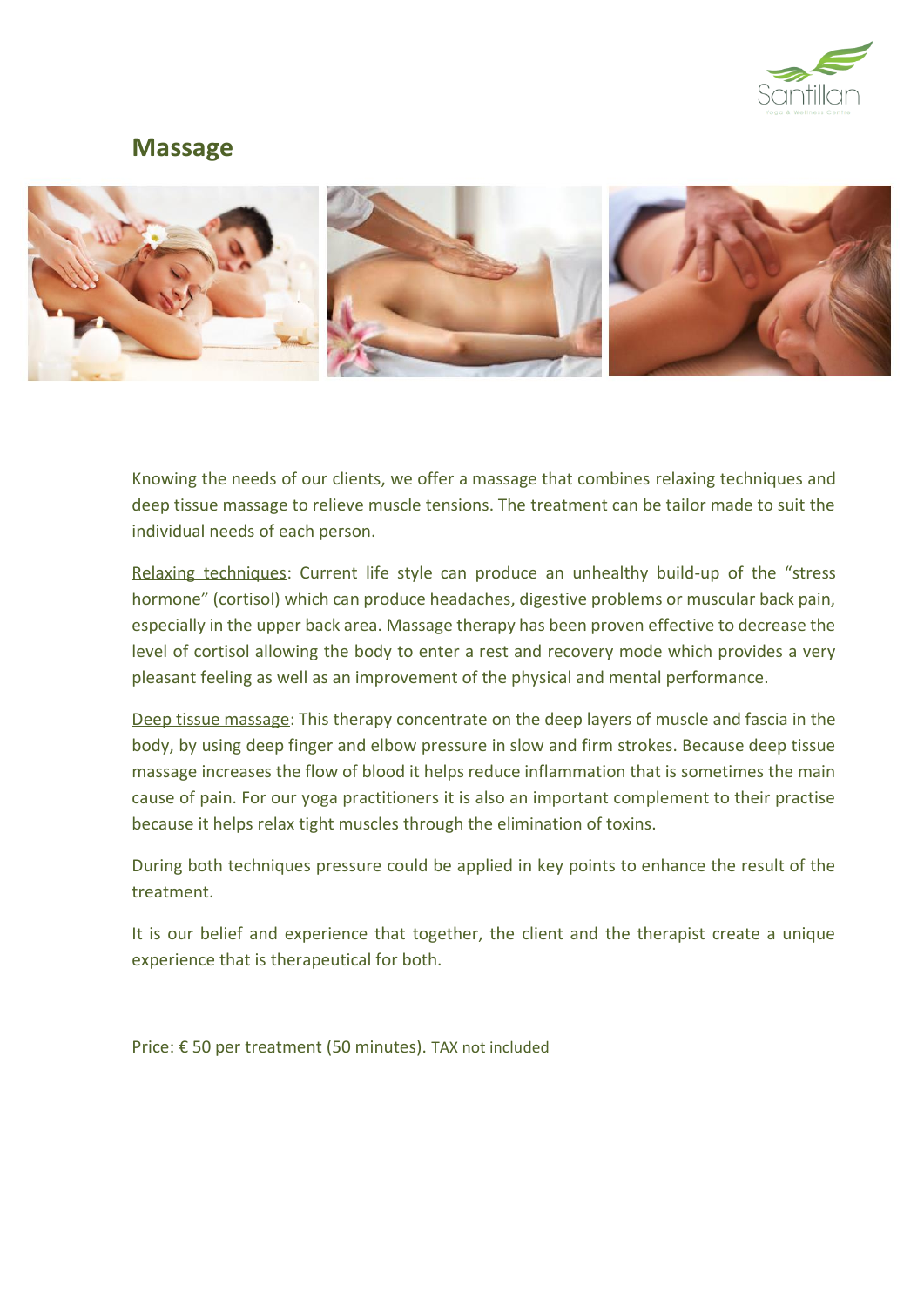## **Shiatsu**





Energy (KI) is central to shiatsu, as are the network of pathways and points where KI flows. SHIATSU uses soft and light touch to contact, move, stretch, support and stimulate these pathways and points.

The intention is to help the KI flow smoothly round the body. When KI is stuck, pain, discomfort or tiredness might be experienced. When KI is flowing there is a sense of well-being and the body can get on with its own natural healing ability.

In this treatment, we apply the eastern body-therapy Shiatsu and the healing-method Reiki in a combination that acts as a balancer for the whole person.

During the energetic work we use pleasant body stretches and finger or palm pressure to bring the vital energy of the meridians into a balancing flow.

Balancing the energy, among other effects, stimulates self-healing processes, eliminates exhausting factors and improves general well-being.

We customizes every application to the individul needs, be it to relieve physical complaints, for mentally energetic balance or for deep relaxation.

Price: € 50 per treatment (50 minutes aprox). TAX not included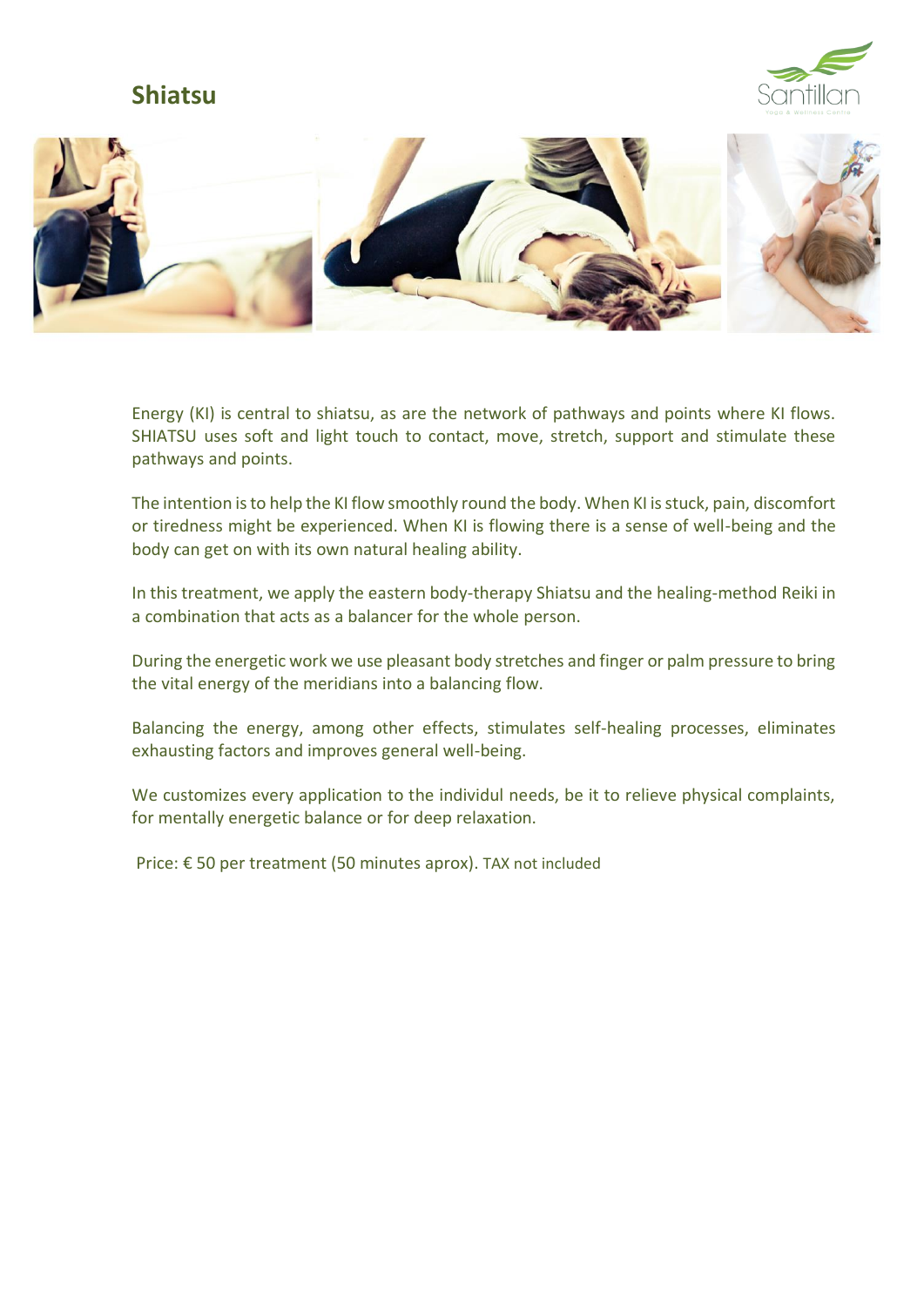

## **Face massage / Japanese Lifting - Kobido**



KOBIDO is one of the most effective massage techniques for facial rejuvenation and continues gaining popularity worldwide.

This technique reduces the external signs of aging like wrinkles, eyebags, etc. With an astonishing and quick result. It also regulates the physical functions of the body and the emotional state.

KOBIDO stimulates collagen production of the skin, gives more suppleness and better muscle tone.

KOBIDO causes:

- Relaxation of the facial muscles
- Better blood circulation of the skin and subcutaneous tissue
- Better supply of the cells with nutrients
- Rapid removal of metabolic waste products and toxins
- Stimulation of the body´s own collagen production
- Acceleration of skin regeneration
- A deep stress relief and relaxation
- Regular use counteracts wrinkless and skin slackening
- The skin gets a healthy tone and rosy complexión

Price: € 50 per treatment (50 minutes aprox). TAX not included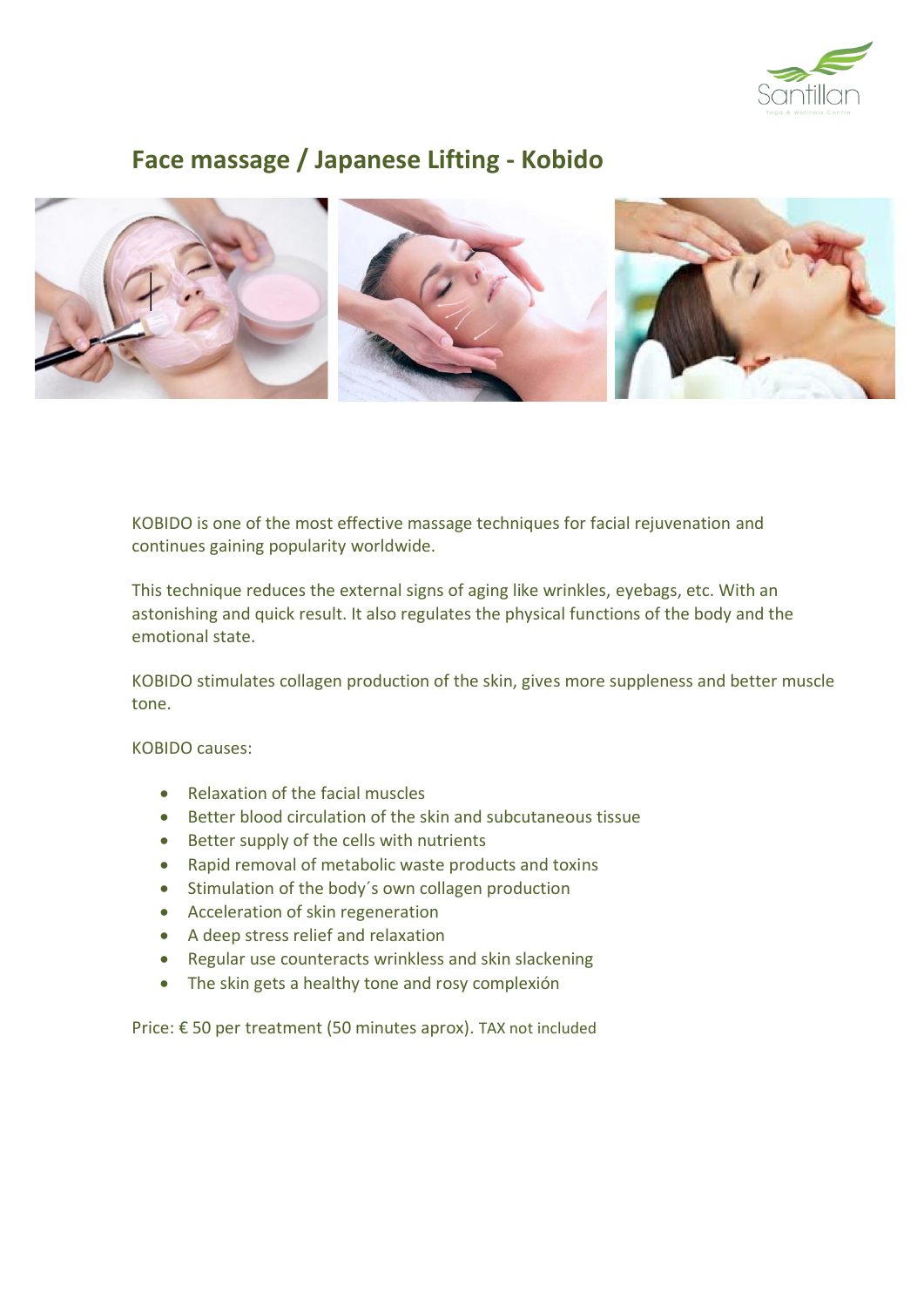

## **Cellular Bioenergettic Osteopathy**



Highlights the importance of the emotional impact on our overall health and the performance of mechanisms of protection against these impacts in the heart. These mechanisms are developed from the pericardium that is nothing more than a set of very resistant membranes that surround, protect and supports the heart.

In the mediastinum, our heart is the vital organ. It is also the receiver and the catalyst of our emotional and spiritual lives. When facing fear or any other kind of threat the pericardium reacts by withdrawing, and by doing so allowing the heart to continue pumping and keeping us alive.

This whole process is done hands on and the 'listening' perceived through the bodily systems, allowing at the same time the restoration of energy in different areas of the body.

Price: € 50 60 minutes aprox. TAX not included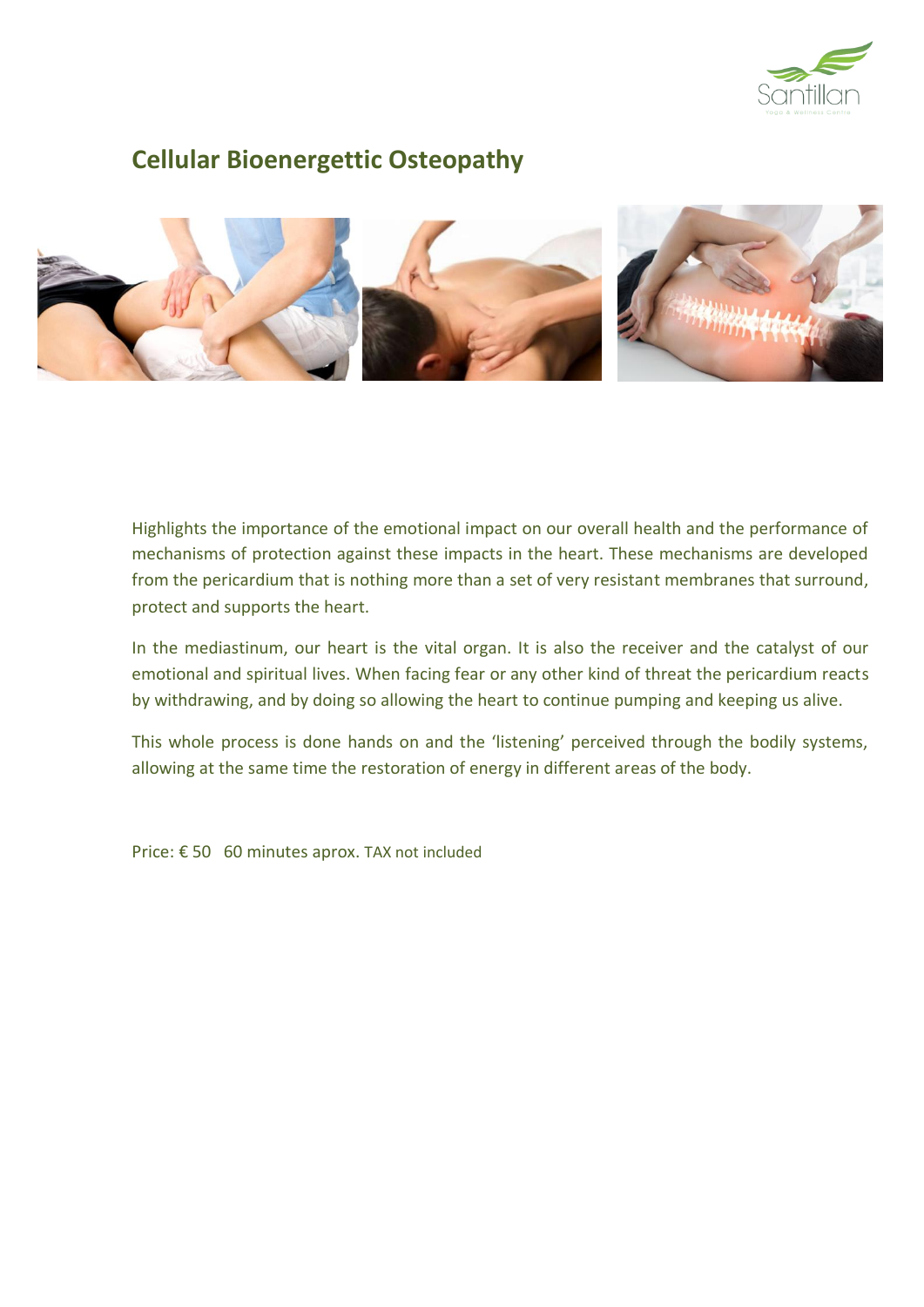

## **Healing Massage Fusion**



Rafael is a natural health care therapist and masseur. He left his old job to follow his vocation dedicating himself exclusively to the study of Massage Treatments, Shiatsu, Chinese Medicine and other energetic techniques in Malaga.

He works for the wellbeing of those that are in need of assistance due to:

- Joint and muscular pain
- Emotional distress
- Fatigue
- Sleeping problems
- Or simply to enjoy a moment of absolute relaxation through a massage, restoring harmony to the body and mind.

This treatment selects the most renowned techniques of each of the oriental traditional medicine disciplines, combining Traditional Medical Massage (both muscular and relaxing), Acupressure, Moxibustion (Chinese origin) in one session, ending with Reiki and Tibetan singing bowls sound therapy. This treatment is carried out on a massage bed with natural essential oils.

#### Benefits of the treatment:

- Releasing of muscular contractures or tension in the neck, shoulders or lower back, freeing any tightness or pain in these areas
- It work on the whole body, activating the blood flow and improving varicose veins and tired legs
- Improves mood and energy levels
- Strengthens your immune system

Price: € 50 50 minutes. TAX not included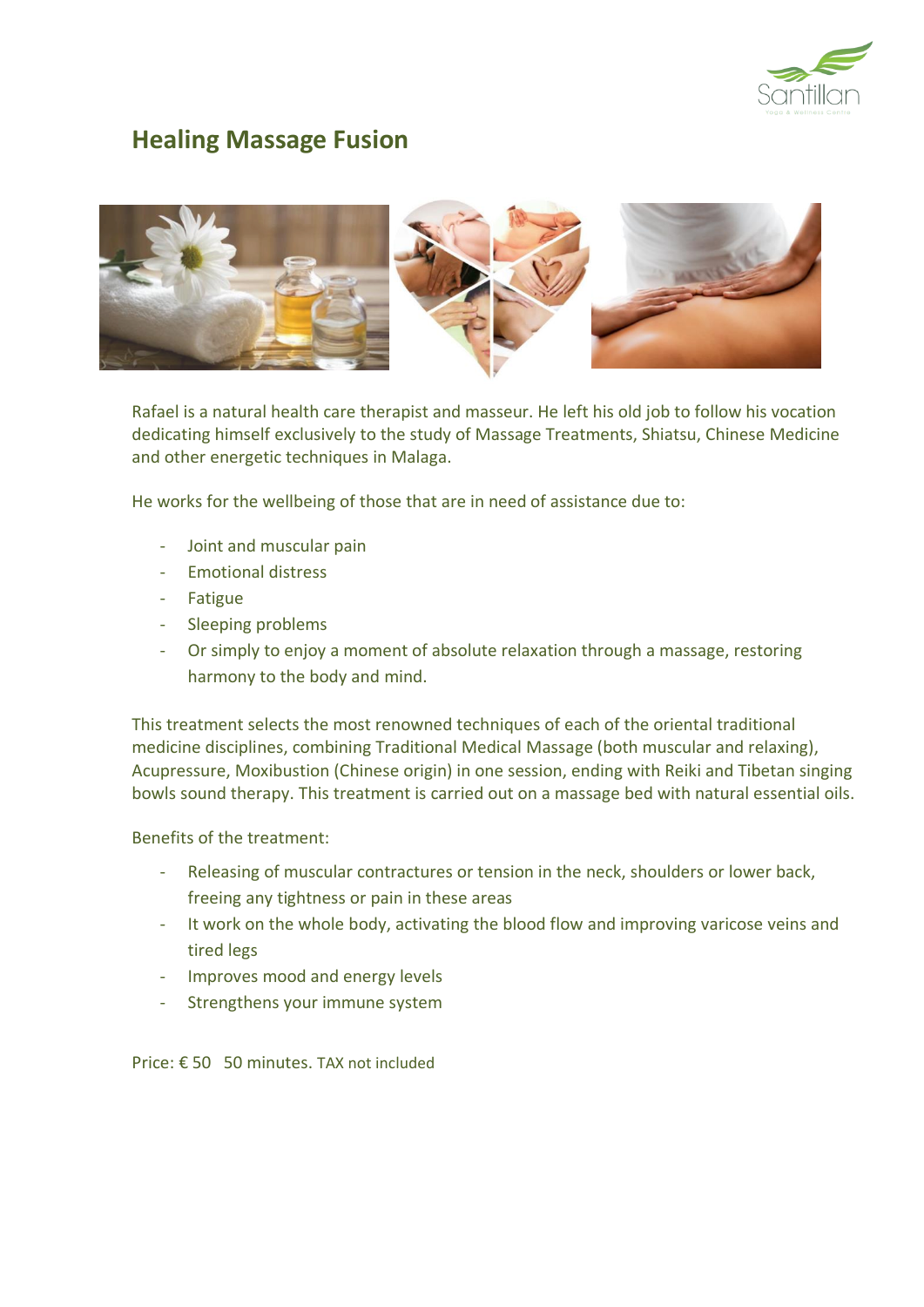



A Journey in Sound and Silence Integrating music, fragrance, hand, foot & head massage and silence

We invite you to relax into a journey with your sense awareness. You will be bathed within the healing sounds of various musical instruments, followed by moment of silence where you shall experience deep peace and stillness.

The use of exquisite aromas, soothing massages for hands, feet and head combined with the harmonisation and vibrational tones of Tibetan sound bowls will leave you in a state of bliss.

An unforgettable experience will welcome you.

Price: € 50 50 minutes. TAX not included